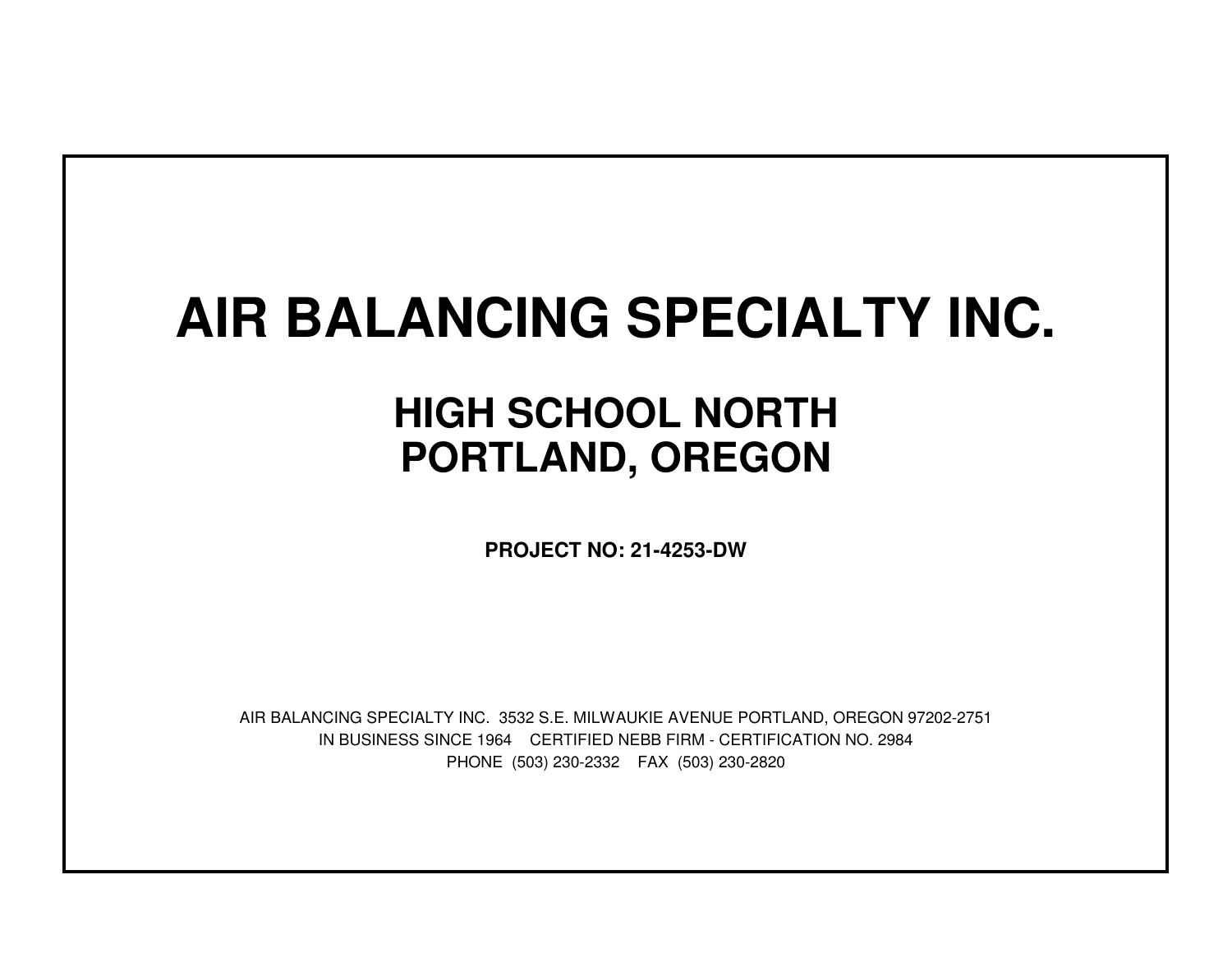| PROJECT NAME:                                                        | HIGH SCHOOL NORTH - PORTLAND, OREGON                                                                                         |                      |          |                                                                               |                         |  |  |  |  |  |  |
|----------------------------------------------------------------------|------------------------------------------------------------------------------------------------------------------------------|----------------------|----------|-------------------------------------------------------------------------------|-------------------------|--|--|--|--|--|--|
| OWNER:                                                               | DAVID DOUGLAS SCHOOL DISTRICT                                                                                                | DATE STARTED:        | 04/13/21 | DATE FINISHED:                                                                | 04/14/21                |  |  |  |  |  |  |
| MECHANICAL ENGINEER:                                                 |                                                                                                                              | WORK PERFORMED BY:   |          | DALE NEFFENDORF<br>WILLIAM NEFFENDORF                                         |                         |  |  |  |  |  |  |
| <b>GENERAL CONTRACTOR:</b>                                           |                                                                                                                              | <b>CERTIFIED BY:</b> |          |                                                                               |                         |  |  |  |  |  |  |
| MECHANICAL CONTRACTOR:                                               |                                                                                                                              | DATE:                |          |                                                                               |                         |  |  |  |  |  |  |
| SHEET METAL CONTRACTOR:                                              |                                                                                                                              |                      |          | $S_{PQ}$<br>$\mathbf{A}$<br><b>DALE W. NEFFENDORF</b><br><b>CERTIFICATION</b> | ັດ                      |  |  |  |  |  |  |
| CONTROL CONTRACTOR:                                                  |                                                                                                                              |                      |          | 2984<br>Exp. 3/31/22<br>and Hydronic                                          | $x^2$                   |  |  |  |  |  |  |
|                                                                      |                                                                                                                              |                      |          |                                                                               |                         |  |  |  |  |  |  |
| IN BUSINESS SINCE 1964                                               | AIR BALANCING SPECIALTY INC.<br>3532 SE Milwaukie Avenue Portland, Oregon 97202-2751 Phone (503) 230-2332 Fax (503) 230-2820 |                      |          |                                                                               | CERTIFIED NEBB No. 2984 |  |  |  |  |  |  |
|                                                                      |                                                                                                                              |                      |          |                                                                               |                         |  |  |  |  |  |  |
| <b>CERTIFIED TEST AND BALANCE REPORT</b><br>PROJECT NO.: 21-42253-DW |                                                                                                                              |                      |          |                                                                               |                         |  |  |  |  |  |  |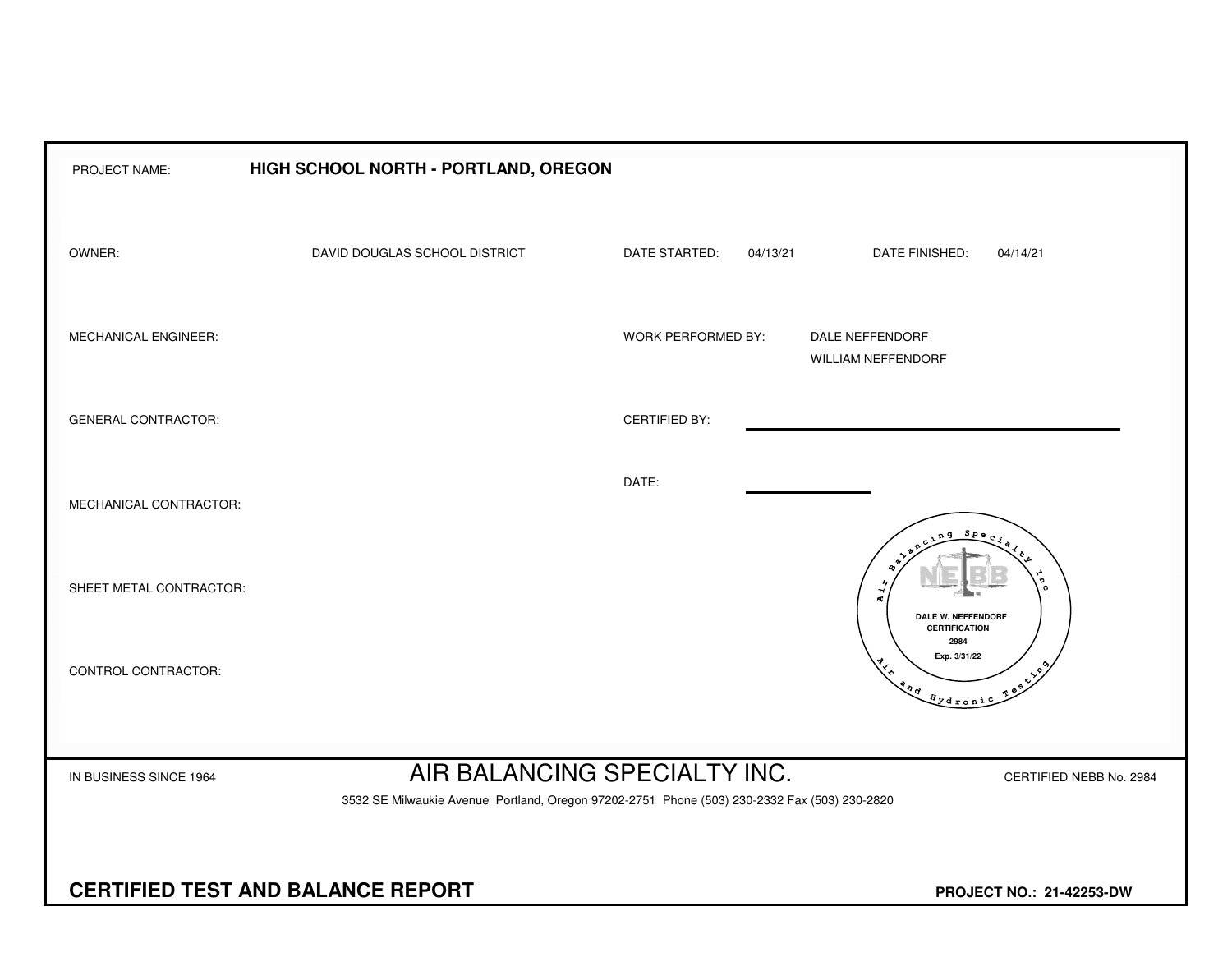| <b>INSTRUMENT</b>                                              | <b>MODEL NO.</b>              | <b>SERIAL NO.</b>            | <b>RANGE</b>                 | <b>CALIBRATION DATE</b> |  |  |  |  |  |  |  |
|----------------------------------------------------------------|-------------------------------|------------------------------|------------------------------|-------------------------|--|--|--|--|--|--|--|
| <b>AIR</b>                                                     |                               |                              |                              |                         |  |  |  |  |  |  |  |
| Shortridge Airdata Multimeter<br>(D)<br><b>ADM Accessories</b> | ADM860                        | M98375                       | 0.0001 to 60.00" WC.         | 1/12/2021               |  |  |  |  |  |  |  |
| (DH) Datameter Flow Hood                                       | 8400                          |                              | 25 - 2500 CFM                |                         |  |  |  |  |  |  |  |
| (DP) Datameter Pitot Tube                                      | 12", 18", 24", 36", 48" & 60" |                              | 50 - 30000 FPM               |                         |  |  |  |  |  |  |  |
| (DA) Datameter Airfoil                                         | AFP18                         |                              | 50 - 5000 FPM                |                         |  |  |  |  |  |  |  |
| (DG) Datameter Velgrid                                         | VLG84                         |                              | 50 - 2500 FPM                |                         |  |  |  |  |  |  |  |
| <b>Rotating Vane Anemometer</b><br>(R)                         | $A4/-4"$                      | 83072B                       | 200 - 10000 FPM              | 1/14/2021               |  |  |  |  |  |  |  |
| Amprobe Ammeter                                                | Fluke 335                     | 99330394                     | 0 - 750 Volts / 0 - 300 Amps | 1/8/2021                |  |  |  |  |  |  |  |
| Shimpo Tachometer                                              | DT-207L                       | D26B0033                     | 6 - 30,000 RPM               | 1/12/2021               |  |  |  |  |  |  |  |
| WATER                                                          |                               |                              |                              |                         |  |  |  |  |  |  |  |
| Hydrodata Meter                                                | <b>HDM-250</b>                | W01025                       | DP -10 to +300 PSI           | 1/12/2021               |  |  |  |  |  |  |  |
|                                                                |                               |                              |                              |                         |  |  |  |  |  |  |  |
|                                                                |                               |                              |                              |                         |  |  |  |  |  |  |  |
|                                                                |                               |                              |                              |                         |  |  |  |  |  |  |  |
|                                                                |                               |                              |                              |                         |  |  |  |  |  |  |  |
| IN BUSINESS SINCE 1964                                         |                               | AIR BALANCING SPECIALTY INC. |                              |                         |  |  |  |  |  |  |  |

3532 SE Milwaukie Avenue Portland, Oregon 97202-2751 Phone (503) 230-2332 Fax (503) 230-2820

## **EQUIPMENT USED IN BALANCING**

 **PROJECT: HIGH SCHOOL NORTH - PORTLAND, OREGON PROJECT NO.: 21-4253-DW**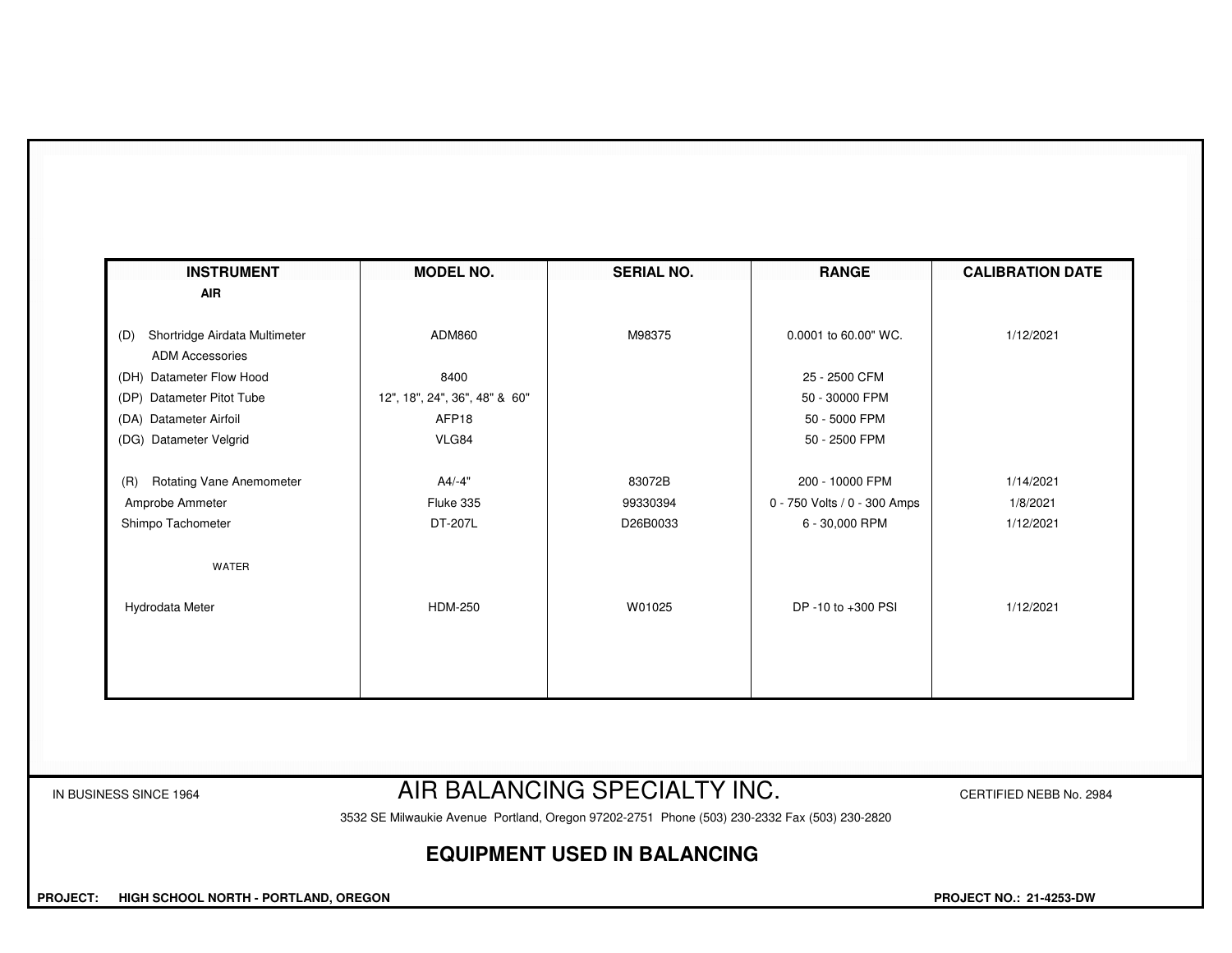## **PAGE ABBREVATION KEY**

AK - GRILLE AREA OR RESTRICTION VALUEVEL - VELOCITY CFM - CUBIC FEET PER MINUTEFPM - FEET PER MINUTEACH - AIR CHANGES PER HOUR

IN BUSINESS SINCE 1964 **AIR BALANCING SPECIALTY INC.** CERTIFIED NEBB No. 2984

 **3532 SE Milwaukie Avenue Portland, Oregon 97202-2751 Phone (503) 230-2332 Fax (503) 230-2820**

 **PROJECT: HIGH SCHOOL NORTH - PORTLAND, OREGON PROJECT NO.: 21-4253-DW**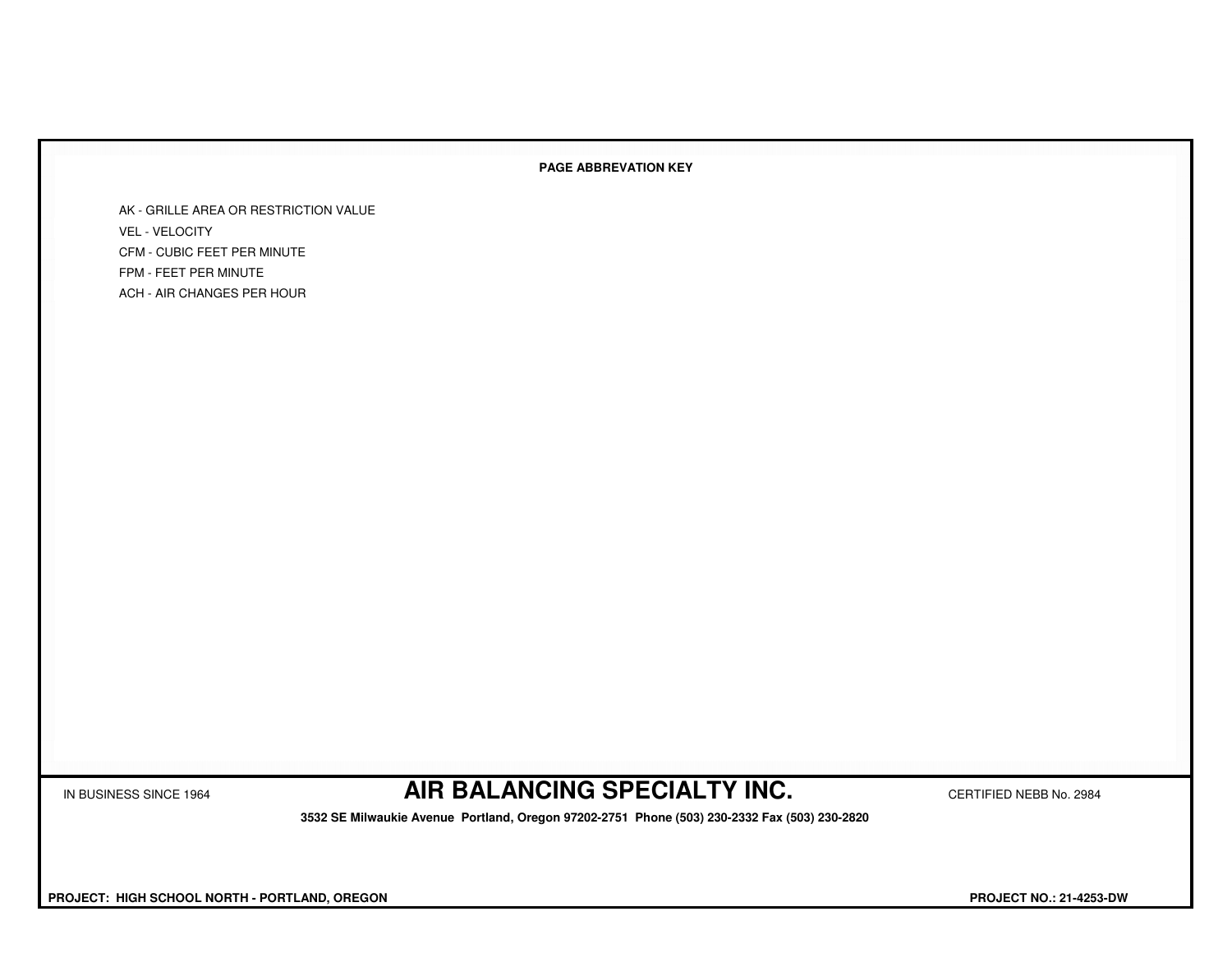| Ref<br>Size<br><b>Blow</b><br><b>CFM</b><br><b>FEET</b><br><b>FPM</b><br><b>CFM</b><br>ACH   PRESSURE<br><b>FPM</b><br>PRESSURE<br>$Rm.+No.$<br>AK<br>Vel<br>CFM<br>ACH<br>Ins<br>7074<br>127<br><b>SW</b><br>1.00<br>790<br>6.70<br>DH Classroom<br>36x10<br>128<br>36x10<br>SW<br>1.00<br>7345<br>865<br>7.07<br>DH Classroom<br>DH Classroom<br>129<br>36x10<br>SW<br>1.00<br>7334<br>725<br>5.93<br>7500<br>DH Classroom<br><b>SW</b><br>1.00<br>1075<br>8.60<br>130<br>36x10<br>SW<br>1.00<br>7581<br>905<br>7.16<br>DH Classroom<br>131<br>36x10<br>DH Classroom<br>132<br>36x10<br><b>SW</b><br>1.00<br>7544<br>955<br>7.60<br>7374<br>DH Classroom<br>133<br>36x10<br>SW<br>1.00<br>960<br>7.81<br>36x10<br>SW<br>1.00<br>7309<br>860<br>7.06<br>DH Classroom<br>134<br>DH Computer Lab<br>135<br><b>SW</b><br>7354<br>36x10<br>1.00<br>880<br>7.18<br>7317<br>7.71<br>DH Classroom<br>136<br>36x10<br>SW<br>1.00<br>940<br>DH Classroom<br>138<br>30x12<br><b>SW</b><br>1.00<br>8700<br>275<br>1.90<br>30x12<br><b>SW</b><br>1.00<br>2297<br>800<br>DH Classroom<br>139<br>20.90<br>DH Classroom<br>30x12<br>SW<br>1.00<br>8764<br>755<br>5.17<br>140<br>DH Classroom<br><b>SW</b><br>7403<br>7.90<br>141<br>30x12<br>1.00<br>975<br>7354<br>7.71<br>DH Classroom<br>142<br>30x12<br>SW<br>1.00<br>945<br>SW<br>DH Classroom<br>30x12<br>1.00<br>7313<br>1030<br>8.45<br>143<br>SW<br>7473<br>DH Classroom<br>30x12<br>1.00<br>1035<br>8.31<br>144<br>7507<br>145<br>30x12<br>SW<br>1.00<br>925<br>7.39<br>DH Classroom<br>DH Classroom<br>146<br>30x12<br>SW<br>1.00<br>7700<br>1070<br>8.34<br>AIR BALANCING SPECIALTY, INC. 3532 SE Milwaukie Avenue, Portland, Oregon 97202-2751 Phone: (503) 230-2332 Fax: (503) 230-2820<br>AIR BALANCE DATA SHEET<br><b>CONSTANT VOLUME - FPM</b><br>PROJECT NO.: 21-4253-DW<br>PROJECT: HIGH SCHOOL NORTH - PORTLAND, OREGON<br>DATE START: 04/09/21<br>FINISH: 04/14/21<br>SYSTEM:<br>SECTION:<br>Classrooms 127 - 136 & Classrooms 138 - 146<br>BY: DN / WN<br>PAGE: 1 OF 11 | AREA SERVED |  |  | <b>OUTLET</b> |  | <b>DESIGN</b> |  | <b>CUBIC</b> |  |  | TEST#1 |  |  | TEST#2 |  |  |  |
|---------------------------------------------------------------------------------------------------------------------------------------------------------------------------------------------------------------------------------------------------------------------------------------------------------------------------------------------------------------------------------------------------------------------------------------------------------------------------------------------------------------------------------------------------------------------------------------------------------------------------------------------------------------------------------------------------------------------------------------------------------------------------------------------------------------------------------------------------------------------------------------------------------------------------------------------------------------------------------------------------------------------------------------------------------------------------------------------------------------------------------------------------------------------------------------------------------------------------------------------------------------------------------------------------------------------------------------------------------------------------------------------------------------------------------------------------------------------------------------------------------------------------------------------------------------------------------------------------------------------------------------------------------------------------------------------------------------------------------------------------------------------------------------------------------------------------------------------------------------------------------------------------------------------------------------------------------------------------------------------------------------------------------|-------------|--|--|---------------|--|---------------|--|--------------|--|--|--------|--|--|--------|--|--|--|
|                                                                                                                                                                                                                                                                                                                                                                                                                                                                                                                                                                                                                                                                                                                                                                                                                                                                                                                                                                                                                                                                                                                                                                                                                                                                                                                                                                                                                                                                                                                                                                                                                                                                                                                                                                                                                                                                                                                                                                                                                                 |             |  |  |               |  |               |  |              |  |  |        |  |  |        |  |  |  |
|                                                                                                                                                                                                                                                                                                                                                                                                                                                                                                                                                                                                                                                                                                                                                                                                                                                                                                                                                                                                                                                                                                                                                                                                                                                                                                                                                                                                                                                                                                                                                                                                                                                                                                                                                                                                                                                                                                                                                                                                                                 |             |  |  |               |  |               |  |              |  |  |        |  |  |        |  |  |  |
|                                                                                                                                                                                                                                                                                                                                                                                                                                                                                                                                                                                                                                                                                                                                                                                                                                                                                                                                                                                                                                                                                                                                                                                                                                                                                                                                                                                                                                                                                                                                                                                                                                                                                                                                                                                                                                                                                                                                                                                                                                 |             |  |  |               |  |               |  |              |  |  |        |  |  |        |  |  |  |
|                                                                                                                                                                                                                                                                                                                                                                                                                                                                                                                                                                                                                                                                                                                                                                                                                                                                                                                                                                                                                                                                                                                                                                                                                                                                                                                                                                                                                                                                                                                                                                                                                                                                                                                                                                                                                                                                                                                                                                                                                                 |             |  |  |               |  |               |  |              |  |  |        |  |  |        |  |  |  |
|                                                                                                                                                                                                                                                                                                                                                                                                                                                                                                                                                                                                                                                                                                                                                                                                                                                                                                                                                                                                                                                                                                                                                                                                                                                                                                                                                                                                                                                                                                                                                                                                                                                                                                                                                                                                                                                                                                                                                                                                                                 |             |  |  |               |  |               |  |              |  |  |        |  |  |        |  |  |  |
|                                                                                                                                                                                                                                                                                                                                                                                                                                                                                                                                                                                                                                                                                                                                                                                                                                                                                                                                                                                                                                                                                                                                                                                                                                                                                                                                                                                                                                                                                                                                                                                                                                                                                                                                                                                                                                                                                                                                                                                                                                 |             |  |  |               |  |               |  |              |  |  |        |  |  |        |  |  |  |
|                                                                                                                                                                                                                                                                                                                                                                                                                                                                                                                                                                                                                                                                                                                                                                                                                                                                                                                                                                                                                                                                                                                                                                                                                                                                                                                                                                                                                                                                                                                                                                                                                                                                                                                                                                                                                                                                                                                                                                                                                                 |             |  |  |               |  |               |  |              |  |  |        |  |  |        |  |  |  |
|                                                                                                                                                                                                                                                                                                                                                                                                                                                                                                                                                                                                                                                                                                                                                                                                                                                                                                                                                                                                                                                                                                                                                                                                                                                                                                                                                                                                                                                                                                                                                                                                                                                                                                                                                                                                                                                                                                                                                                                                                                 |             |  |  |               |  |               |  |              |  |  |        |  |  |        |  |  |  |
|                                                                                                                                                                                                                                                                                                                                                                                                                                                                                                                                                                                                                                                                                                                                                                                                                                                                                                                                                                                                                                                                                                                                                                                                                                                                                                                                                                                                                                                                                                                                                                                                                                                                                                                                                                                                                                                                                                                                                                                                                                 |             |  |  |               |  |               |  |              |  |  |        |  |  |        |  |  |  |
|                                                                                                                                                                                                                                                                                                                                                                                                                                                                                                                                                                                                                                                                                                                                                                                                                                                                                                                                                                                                                                                                                                                                                                                                                                                                                                                                                                                                                                                                                                                                                                                                                                                                                                                                                                                                                                                                                                                                                                                                                                 |             |  |  |               |  |               |  |              |  |  |        |  |  |        |  |  |  |
|                                                                                                                                                                                                                                                                                                                                                                                                                                                                                                                                                                                                                                                                                                                                                                                                                                                                                                                                                                                                                                                                                                                                                                                                                                                                                                                                                                                                                                                                                                                                                                                                                                                                                                                                                                                                                                                                                                                                                                                                                                 |             |  |  |               |  |               |  |              |  |  |        |  |  |        |  |  |  |
|                                                                                                                                                                                                                                                                                                                                                                                                                                                                                                                                                                                                                                                                                                                                                                                                                                                                                                                                                                                                                                                                                                                                                                                                                                                                                                                                                                                                                                                                                                                                                                                                                                                                                                                                                                                                                                                                                                                                                                                                                                 |             |  |  |               |  |               |  |              |  |  |        |  |  |        |  |  |  |
|                                                                                                                                                                                                                                                                                                                                                                                                                                                                                                                                                                                                                                                                                                                                                                                                                                                                                                                                                                                                                                                                                                                                                                                                                                                                                                                                                                                                                                                                                                                                                                                                                                                                                                                                                                                                                                                                                                                                                                                                                                 |             |  |  |               |  |               |  |              |  |  |        |  |  |        |  |  |  |
|                                                                                                                                                                                                                                                                                                                                                                                                                                                                                                                                                                                                                                                                                                                                                                                                                                                                                                                                                                                                                                                                                                                                                                                                                                                                                                                                                                                                                                                                                                                                                                                                                                                                                                                                                                                                                                                                                                                                                                                                                                 |             |  |  |               |  |               |  |              |  |  |        |  |  |        |  |  |  |
|                                                                                                                                                                                                                                                                                                                                                                                                                                                                                                                                                                                                                                                                                                                                                                                                                                                                                                                                                                                                                                                                                                                                                                                                                                                                                                                                                                                                                                                                                                                                                                                                                                                                                                                                                                                                                                                                                                                                                                                                                                 |             |  |  |               |  |               |  |              |  |  |        |  |  |        |  |  |  |
|                                                                                                                                                                                                                                                                                                                                                                                                                                                                                                                                                                                                                                                                                                                                                                                                                                                                                                                                                                                                                                                                                                                                                                                                                                                                                                                                                                                                                                                                                                                                                                                                                                                                                                                                                                                                                                                                                                                                                                                                                                 |             |  |  |               |  |               |  |              |  |  |        |  |  |        |  |  |  |
|                                                                                                                                                                                                                                                                                                                                                                                                                                                                                                                                                                                                                                                                                                                                                                                                                                                                                                                                                                                                                                                                                                                                                                                                                                                                                                                                                                                                                                                                                                                                                                                                                                                                                                                                                                                                                                                                                                                                                                                                                                 |             |  |  |               |  |               |  |              |  |  |        |  |  |        |  |  |  |
|                                                                                                                                                                                                                                                                                                                                                                                                                                                                                                                                                                                                                                                                                                                                                                                                                                                                                                                                                                                                                                                                                                                                                                                                                                                                                                                                                                                                                                                                                                                                                                                                                                                                                                                                                                                                                                                                                                                                                                                                                                 |             |  |  |               |  |               |  |              |  |  |        |  |  |        |  |  |  |
|                                                                                                                                                                                                                                                                                                                                                                                                                                                                                                                                                                                                                                                                                                                                                                                                                                                                                                                                                                                                                                                                                                                                                                                                                                                                                                                                                                                                                                                                                                                                                                                                                                                                                                                                                                                                                                                                                                                                                                                                                                 |             |  |  |               |  |               |  |              |  |  |        |  |  |        |  |  |  |
|                                                                                                                                                                                                                                                                                                                                                                                                                                                                                                                                                                                                                                                                                                                                                                                                                                                                                                                                                                                                                                                                                                                                                                                                                                                                                                                                                                                                                                                                                                                                                                                                                                                                                                                                                                                                                                                                                                                                                                                                                                 |             |  |  |               |  |               |  |              |  |  |        |  |  |        |  |  |  |
|                                                                                                                                                                                                                                                                                                                                                                                                                                                                                                                                                                                                                                                                                                                                                                                                                                                                                                                                                                                                                                                                                                                                                                                                                                                                                                                                                                                                                                                                                                                                                                                                                                                                                                                                                                                                                                                                                                                                                                                                                                 |             |  |  |               |  |               |  |              |  |  |        |  |  |        |  |  |  |
|                                                                                                                                                                                                                                                                                                                                                                                                                                                                                                                                                                                                                                                                                                                                                                                                                                                                                                                                                                                                                                                                                                                                                                                                                                                                                                                                                                                                                                                                                                                                                                                                                                                                                                                                                                                                                                                                                                                                                                                                                                 |             |  |  |               |  |               |  |              |  |  |        |  |  |        |  |  |  |
|                                                                                                                                                                                                                                                                                                                                                                                                                                                                                                                                                                                                                                                                                                                                                                                                                                                                                                                                                                                                                                                                                                                                                                                                                                                                                                                                                                                                                                                                                                                                                                                                                                                                                                                                                                                                                                                                                                                                                                                                                                 |             |  |  |               |  |               |  |              |  |  |        |  |  |        |  |  |  |
|                                                                                                                                                                                                                                                                                                                                                                                                                                                                                                                                                                                                                                                                                                                                                                                                                                                                                                                                                                                                                                                                                                                                                                                                                                                                                                                                                                                                                                                                                                                                                                                                                                                                                                                                                                                                                                                                                                                                                                                                                                 |             |  |  |               |  |               |  |              |  |  |        |  |  |        |  |  |  |
|                                                                                                                                                                                                                                                                                                                                                                                                                                                                                                                                                                                                                                                                                                                                                                                                                                                                                                                                                                                                                                                                                                                                                                                                                                                                                                                                                                                                                                                                                                                                                                                                                                                                                                                                                                                                                                                                                                                                                                                                                                 |             |  |  |               |  |               |  |              |  |  |        |  |  |        |  |  |  |
|                                                                                                                                                                                                                                                                                                                                                                                                                                                                                                                                                                                                                                                                                                                                                                                                                                                                                                                                                                                                                                                                                                                                                                                                                                                                                                                                                                                                                                                                                                                                                                                                                                                                                                                                                                                                                                                                                                                                                                                                                                 |             |  |  |               |  |               |  |              |  |  |        |  |  |        |  |  |  |
|                                                                                                                                                                                                                                                                                                                                                                                                                                                                                                                                                                                                                                                                                                                                                                                                                                                                                                                                                                                                                                                                                                                                                                                                                                                                                                                                                                                                                                                                                                                                                                                                                                                                                                                                                                                                                                                                                                                                                                                                                                 |             |  |  |               |  |               |  |              |  |  |        |  |  |        |  |  |  |
|                                                                                                                                                                                                                                                                                                                                                                                                                                                                                                                                                                                                                                                                                                                                                                                                                                                                                                                                                                                                                                                                                                                                                                                                                                                                                                                                                                                                                                                                                                                                                                                                                                                                                                                                                                                                                                                                                                                                                                                                                                 |             |  |  |               |  |               |  |              |  |  |        |  |  |        |  |  |  |
|                                                                                                                                                                                                                                                                                                                                                                                                                                                                                                                                                                                                                                                                                                                                                                                                                                                                                                                                                                                                                                                                                                                                                                                                                                                                                                                                                                                                                                                                                                                                                                                                                                                                                                                                                                                                                                                                                                                                                                                                                                 |             |  |  |               |  |               |  |              |  |  |        |  |  |        |  |  |  |
|                                                                                                                                                                                                                                                                                                                                                                                                                                                                                                                                                                                                                                                                                                                                                                                                                                                                                                                                                                                                                                                                                                                                                                                                                                                                                                                                                                                                                                                                                                                                                                                                                                                                                                                                                                                                                                                                                                                                                                                                                                 |             |  |  |               |  |               |  |              |  |  |        |  |  |        |  |  |  |
|                                                                                                                                                                                                                                                                                                                                                                                                                                                                                                                                                                                                                                                                                                                                                                                                                                                                                                                                                                                                                                                                                                                                                                                                                                                                                                                                                                                                                                                                                                                                                                                                                                                                                                                                                                                                                                                                                                                                                                                                                                 |             |  |  |               |  |               |  |              |  |  |        |  |  |        |  |  |  |
|                                                                                                                                                                                                                                                                                                                                                                                                                                                                                                                                                                                                                                                                                                                                                                                                                                                                                                                                                                                                                                                                                                                                                                                                                                                                                                                                                                                                                                                                                                                                                                                                                                                                                                                                                                                                                                                                                                                                                                                                                                 |             |  |  |               |  |               |  |              |  |  |        |  |  |        |  |  |  |
|                                                                                                                                                                                                                                                                                                                                                                                                                                                                                                                                                                                                                                                                                                                                                                                                                                                                                                                                                                                                                                                                                                                                                                                                                                                                                                                                                                                                                                                                                                                                                                                                                                                                                                                                                                                                                                                                                                                                                                                                                                 |             |  |  |               |  |               |  |              |  |  |        |  |  |        |  |  |  |
|                                                                                                                                                                                                                                                                                                                                                                                                                                                                                                                                                                                                                                                                                                                                                                                                                                                                                                                                                                                                                                                                                                                                                                                                                                                                                                                                                                                                                                                                                                                                                                                                                                                                                                                                                                                                                                                                                                                                                                                                                                 |             |  |  |               |  |               |  |              |  |  |        |  |  |        |  |  |  |
|                                                                                                                                                                                                                                                                                                                                                                                                                                                                                                                                                                                                                                                                                                                                                                                                                                                                                                                                                                                                                                                                                                                                                                                                                                                                                                                                                                                                                                                                                                                                                                                                                                                                                                                                                                                                                                                                                                                                                                                                                                 |             |  |  |               |  |               |  |              |  |  |        |  |  |        |  |  |  |
|                                                                                                                                                                                                                                                                                                                                                                                                                                                                                                                                                                                                                                                                                                                                                                                                                                                                                                                                                                                                                                                                                                                                                                                                                                                                                                                                                                                                                                                                                                                                                                                                                                                                                                                                                                                                                                                                                                                                                                                                                                 |             |  |  |               |  |               |  |              |  |  |        |  |  |        |  |  |  |
|                                                                                                                                                                                                                                                                                                                                                                                                                                                                                                                                                                                                                                                                                                                                                                                                                                                                                                                                                                                                                                                                                                                                                                                                                                                                                                                                                                                                                                                                                                                                                                                                                                                                                                                                                                                                                                                                                                                                                                                                                                 |             |  |  |               |  |               |  |              |  |  |        |  |  |        |  |  |  |
|                                                                                                                                                                                                                                                                                                                                                                                                                                                                                                                                                                                                                                                                                                                                                                                                                                                                                                                                                                                                                                                                                                                                                                                                                                                                                                                                                                                                                                                                                                                                                                                                                                                                                                                                                                                                                                                                                                                                                                                                                                 |             |  |  |               |  |               |  |              |  |  |        |  |  |        |  |  |  |
|                                                                                                                                                                                                                                                                                                                                                                                                                                                                                                                                                                                                                                                                                                                                                                                                                                                                                                                                                                                                                                                                                                                                                                                                                                                                                                                                                                                                                                                                                                                                                                                                                                                                                                                                                                                                                                                                                                                                                                                                                                 |             |  |  |               |  |               |  |              |  |  |        |  |  |        |  |  |  |
|                                                                                                                                                                                                                                                                                                                                                                                                                                                                                                                                                                                                                                                                                                                                                                                                                                                                                                                                                                                                                                                                                                                                                                                                                                                                                                                                                                                                                                                                                                                                                                                                                                                                                                                                                                                                                                                                                                                                                                                                                                 |             |  |  |               |  |               |  |              |  |  |        |  |  |        |  |  |  |
|                                                                                                                                                                                                                                                                                                                                                                                                                                                                                                                                                                                                                                                                                                                                                                                                                                                                                                                                                                                                                                                                                                                                                                                                                                                                                                                                                                                                                                                                                                                                                                                                                                                                                                                                                                                                                                                                                                                                                                                                                                 |             |  |  |               |  |               |  |              |  |  |        |  |  |        |  |  |  |
|                                                                                                                                                                                                                                                                                                                                                                                                                                                                                                                                                                                                                                                                                                                                                                                                                                                                                                                                                                                                                                                                                                                                                                                                                                                                                                                                                                                                                                                                                                                                                                                                                                                                                                                                                                                                                                                                                                                                                                                                                                 |             |  |  |               |  |               |  |              |  |  |        |  |  |        |  |  |  |
|                                                                                                                                                                                                                                                                                                                                                                                                                                                                                                                                                                                                                                                                                                                                                                                                                                                                                                                                                                                                                                                                                                                                                                                                                                                                                                                                                                                                                                                                                                                                                                                                                                                                                                                                                                                                                                                                                                                                                                                                                                 |             |  |  |               |  |               |  |              |  |  |        |  |  |        |  |  |  |
|                                                                                                                                                                                                                                                                                                                                                                                                                                                                                                                                                                                                                                                                                                                                                                                                                                                                                                                                                                                                                                                                                                                                                                                                                                                                                                                                                                                                                                                                                                                                                                                                                                                                                                                                                                                                                                                                                                                                                                                                                                 |             |  |  |               |  |               |  |              |  |  |        |  |  |        |  |  |  |
|                                                                                                                                                                                                                                                                                                                                                                                                                                                                                                                                                                                                                                                                                                                                                                                                                                                                                                                                                                                                                                                                                                                                                                                                                                                                                                                                                                                                                                                                                                                                                                                                                                                                                                                                                                                                                                                                                                                                                                                                                                 |             |  |  |               |  |               |  |              |  |  |        |  |  |        |  |  |  |
|                                                                                                                                                                                                                                                                                                                                                                                                                                                                                                                                                                                                                                                                                                                                                                                                                                                                                                                                                                                                                                                                                                                                                                                                                                                                                                                                                                                                                                                                                                                                                                                                                                                                                                                                                                                                                                                                                                                                                                                                                                 |             |  |  |               |  |               |  |              |  |  |        |  |  |        |  |  |  |
|                                                                                                                                                                                                                                                                                                                                                                                                                                                                                                                                                                                                                                                                                                                                                                                                                                                                                                                                                                                                                                                                                                                                                                                                                                                                                                                                                                                                                                                                                                                                                                                                                                                                                                                                                                                                                                                                                                                                                                                                                                 |             |  |  |               |  |               |  |              |  |  |        |  |  |        |  |  |  |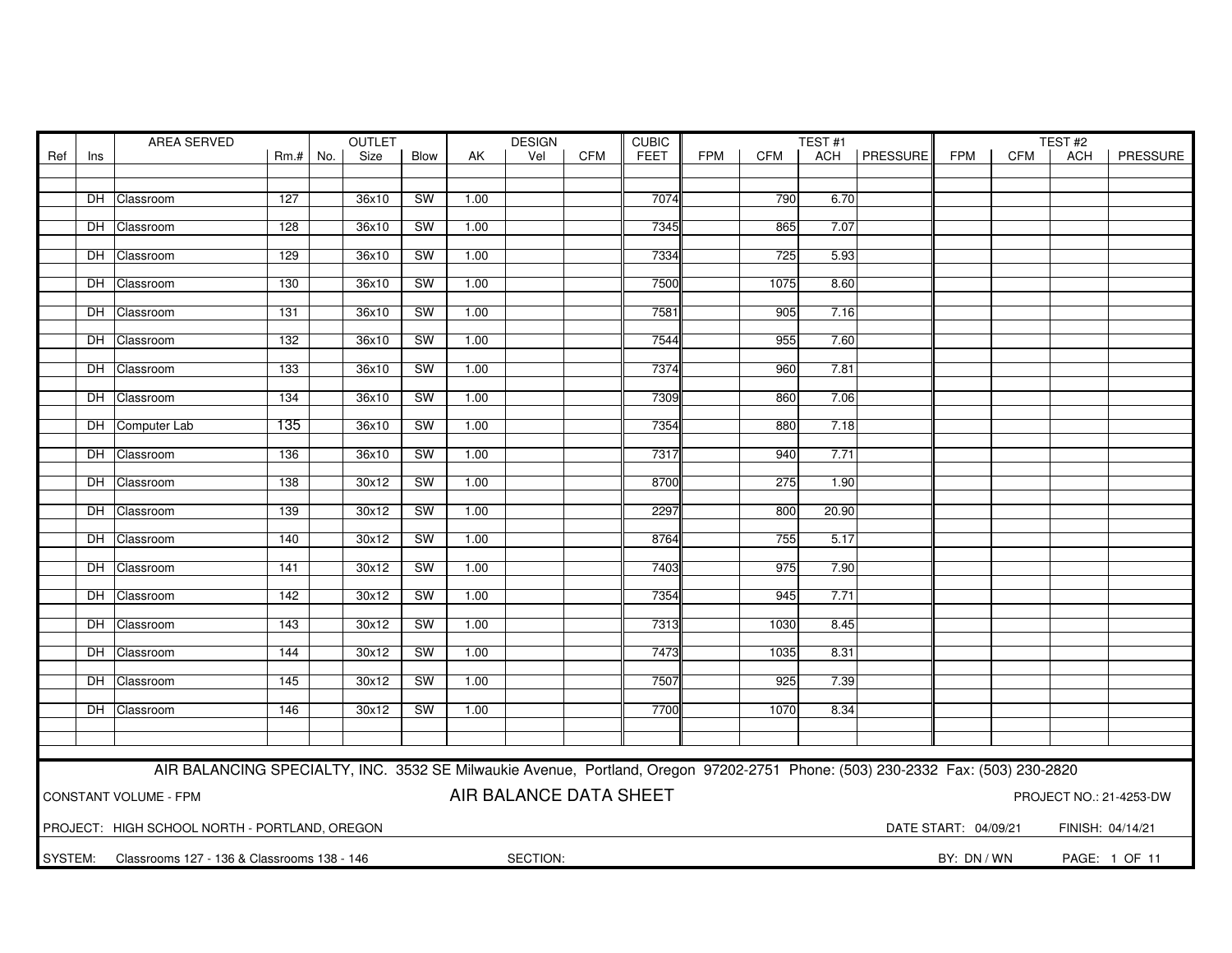|         | AREA SERVED<br><b>OUTLET</b>                                                              |                                                                                                                               |            |  |             | <b>DESIGN</b><br><b>CUBIC</b> |      |          |            |             | TEST#1     |            |      |                | TEST#2      |            |     |               |
|---------|-------------------------------------------------------------------------------------------|-------------------------------------------------------------------------------------------------------------------------------|------------|--|-------------|-------------------------------|------|----------|------------|-------------|------------|------------|------|----------------|-------------|------------|-----|---------------|
| Ref     | Ins                                                                                       |                                                                                                                               | $Rm.+$ No. |  | <b>Size</b> | Blow                          | AK   | Vel      | <b>CFM</b> | <b>FEET</b> | <b>FPM</b> | <b>CFM</b> |      | ACH   PRESSURE | <b>FPM</b>  | <b>CFM</b> | ACH | PRESSURE      |
|         |                                                                                           |                                                                                                                               |            |  |             |                               |      |          |            |             |            |            |      |                |             |            |     |               |
|         |                                                                                           |                                                                                                                               |            |  |             |                               |      |          |            |             |            |            |      |                |             |            |     |               |
|         | DH I                                                                                      | Classroom                                                                                                                     | 147        |  | 30x12       | <b>SW</b>                     | 1.00 |          |            | 7178        |            | 1050       | 8.78 |                |             |            |     |               |
|         |                                                                                           |                                                                                                                               |            |  |             |                               |      |          |            |             |            |            |      |                |             |            |     |               |
|         |                                                                                           | DH Classroom                                                                                                                  | 148        |  | 30x12       | <b>SW</b>                     | 1.00 |          |            | 7380        |            | 420        | 3.41 |                |             |            |     |               |
|         |                                                                                           |                                                                                                                               |            |  |             |                               |      |          |            |             |            |            |      |                |             |            |     |               |
|         |                                                                                           | DH Classroom                                                                                                                  | 149        |  | 30x12       | <b>SW</b>                     | 1.00 |          |            | 7280        |            | 690        | 5.69 |                |             |            |     |               |
|         |                                                                                           |                                                                                                                               |            |  |             |                               |      |          |            |             |            |            |      |                |             |            |     |               |
|         |                                                                                           | DH Classroom                                                                                                                  | 150        |  | 30x12       | SW                            | 1.00 |          |            | 7257        |            | 900        | 7.44 |                |             |            |     |               |
|         |                                                                                           |                                                                                                                               |            |  | 30x12       | SW                            | 1.00 |          |            | 3171        |            | 200        | 3.78 |                |             |            |     |               |
|         |                                                                                           | DH Nurse                                                                                                                      | 151A       |  |             |                               |      |          |            |             |            |            |      |                |             |            |     |               |
|         |                                                                                           | DH Classroom                                                                                                                  | 152        |  | 30x12       | <b>SW</b>                     | 1.00 |          |            | 8640        |            | 825        | 5.73 |                |             |            |     |               |
|         |                                                                                           |                                                                                                                               |            |  |             |                               |      |          |            |             |            |            |      |                |             |            |     |               |
|         |                                                                                           | DH Classroom                                                                                                                  | 153        |  | 30x12       | <b>SW</b>                     | 1.00 |          |            | 7423        |            | 820        | 6.63 |                |             |            |     |               |
|         |                                                                                           |                                                                                                                               |            |  |             |                               |      |          |            |             |            |            |      |                |             |            |     |               |
|         |                                                                                           | DH Classroom                                                                                                                  | 154        |  | 30x12       | <b>SW</b>                     | 1.00 |          |            | 8404        |            | 780        | 5.57 |                |             |            |     |               |
|         |                                                                                           |                                                                                                                               |            |  |             |                               |      |          |            |             |            |            |      |                |             |            |     |               |
|         |                                                                                           | DH Classroom                                                                                                                  | 155        |  | 30x12       | <b>CEIL</b>                   | 1.00 |          |            | 8629        |            | 910        | 6.33 |                |             |            |     |               |
|         |                                                                                           |                                                                                                                               |            |  |             |                               |      |          |            |             |            |            |      |                |             |            |     |               |
|         |                                                                                           | DH Office                                                                                                                     | 155A       |  | 30x12       | SW                            | 1.00 |          |            | 1260        |            | 115        | 5.48 |                |             |            |     |               |
|         |                                                                                           |                                                                                                                               |            |  |             |                               |      |          |            |             |            |            |      |                |             |            |     |               |
|         |                                                                                           | DH Classroom                                                                                                                  | 156        |  | 30x12       | CEIL                          | 1.00 |          |            | 8651        |            | 710        | 4.92 |                |             |            |     |               |
|         |                                                                                           |                                                                                                                               |            |  |             |                               |      |          |            |             |            |            |      |                |             |            |     |               |
|         |                                                                                           | DH Office                                                                                                                     | 156A       |  | 30x12       | CEIL                          | 1.00 |          |            | 1260        |            | 175        | 8.33 |                |             |            |     |               |
|         |                                                                                           |                                                                                                                               |            |  |             |                               |      |          |            |             |            |            |      |                |             |            |     |               |
|         |                                                                                           | DH Computer Lab                                                                                                               | 169        |  |             | CEIL                          | 1.00 |          |            | 16198       |            | 1380       | 5.11 |                |             |            |     |               |
|         |                                                                                           |                                                                                                                               |            |  |             |                               |      |          |            |             |            |            |      |                |             |            |     |               |
|         |                                                                                           | DH Computer Lab                                                                                                               | 170        |  |             | <b>SW</b>                     | 1.00 |          |            | 22395       |            | 3290       | 8.81 |                |             |            |     |               |
|         |                                                                                           |                                                                                                                               |            |  |             |                               |      |          |            |             |            |            |      |                |             |            |     |               |
|         |                                                                                           | DH Classroom                                                                                                                  | 168        |  |             | SW                            | 1.00 |          |            | 38232       |            | 2700       | 4.24 |                |             |            |     |               |
|         |                                                                                           |                                                                                                                               |            |  |             |                               |      |          |            |             |            |            |      |                |             |            |     |               |
|         |                                                                                           | DH Book Room                                                                                                                  |            |  |             | CEIL                          | 1.00 |          |            | 23915       |            | 1920       | 4.82 |                |             |            |     |               |
|         |                                                                                           |                                                                                                                               |            |  |             |                               |      |          |            |             |            |            |      |                |             |            |     |               |
|         |                                                                                           | DH Library                                                                                                                    |            |  |             | <b>SW</b>                     | 1.00 |          |            | 61719       |            | 6890       | 6.70 |                |             |            |     |               |
|         |                                                                                           |                                                                                                                               |            |  |             |                               |      |          |            |             |            |            |      |                |             |            |     |               |
|         |                                                                                           |                                                                                                                               |            |  |             |                               |      |          |            |             |            |            |      |                |             |            |     |               |
|         |                                                                                           |                                                                                                                               |            |  |             |                               |      |          |            |             |            |            |      |                |             |            |     |               |
|         |                                                                                           |                                                                                                                               |            |  |             |                               |      |          |            |             |            |            |      |                |             |            |     |               |
|         |                                                                                           |                                                                                                                               |            |  |             |                               |      |          |            |             |            |            |      |                |             |            |     |               |
|         |                                                                                           |                                                                                                                               |            |  |             |                               |      |          |            |             |            |            |      |                |             |            |     |               |
|         |                                                                                           |                                                                                                                               |            |  |             |                               |      |          |            |             |            |            |      |                |             |            |     |               |
|         |                                                                                           | AIR BALANCING SPECIALTY, INC. 3532 SE Milwaukie Avenue, Portland, Oregon 97202-2751 Phone: (503) 230-2332 Fax: (503) 230-2820 |            |  |             |                               |      |          |            |             |            |            |      |                |             |            |     |               |
|         |                                                                                           |                                                                                                                               |            |  |             |                               |      |          |            |             |            |            |      |                |             |            |     |               |
|         | AIR BALANCE DATA SHEET<br>CONSTANT VOLUME - FPM<br>PROJECT NO.: 21-4253-DW                |                                                                                                                               |            |  |             |                               |      |          |            |             |            |            |      |                |             |            |     |               |
|         |                                                                                           |                                                                                                                               |            |  |             |                               |      |          |            |             |            |            |      |                |             |            |     |               |
|         | PROJECT: HIGH SCHOOL NORTH - PORTLAND, OREGON<br>DATE START: 04/09/21<br>FINISH: 04/14/21 |                                                                                                                               |            |  |             |                               |      |          |            |             |            |            |      |                |             |            |     |               |
|         |                                                                                           |                                                                                                                               |            |  |             |                               |      |          |            |             |            |            |      |                |             |            |     |               |
| SYSTEM: |                                                                                           | Classrooms 147-156, Computer Lab 169,170, Book Room, Library                                                                  |            |  |             |                               |      | SECTION: |            |             |            |            |      |                | BY: DN / WN |            |     | PAGE: 2 OF 11 |
|         |                                                                                           |                                                                                                                               |            |  |             |                               |      |          |            |             |            |            |      |                |             |            |     |               |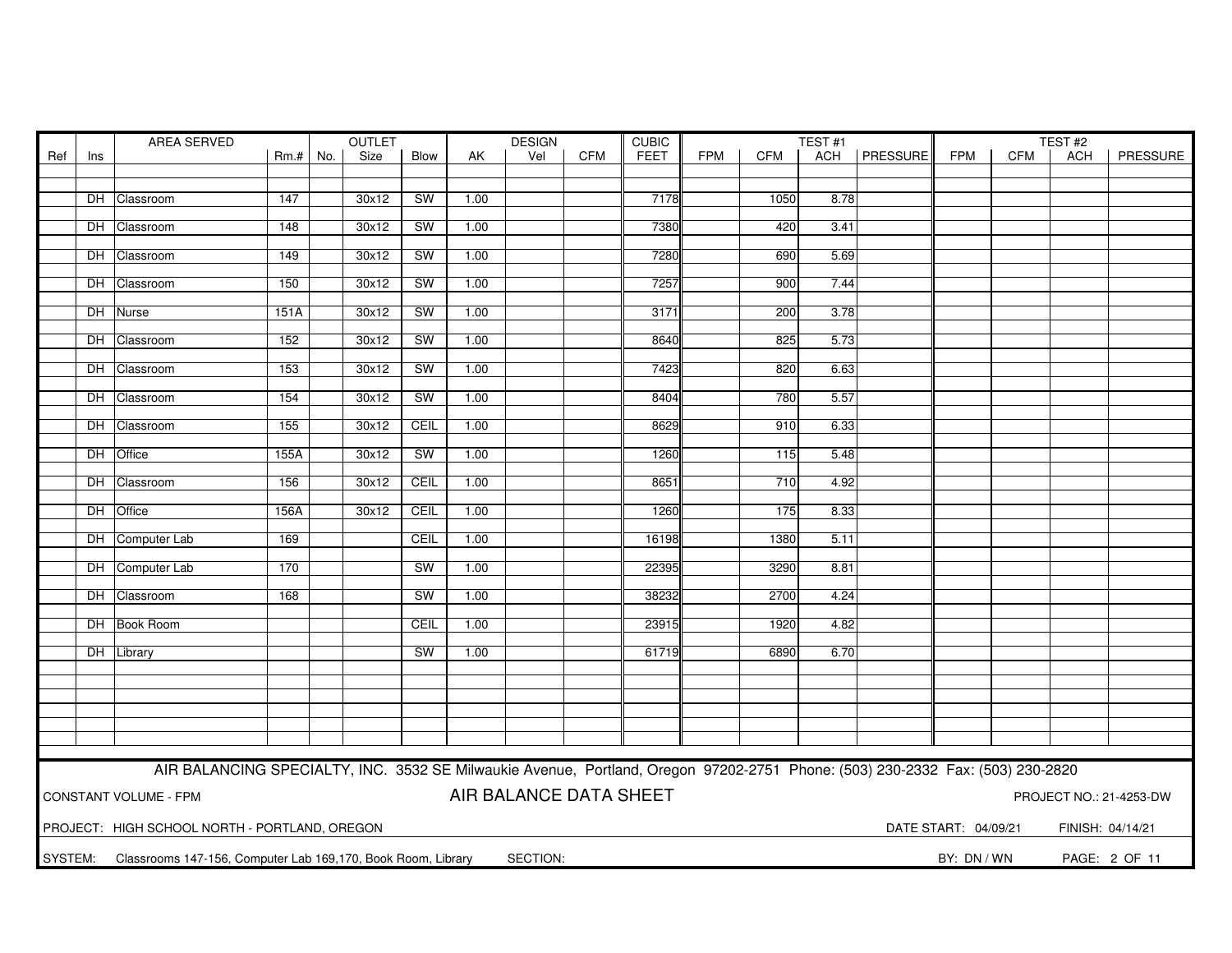| OUTLET<br>AREA SERVED |                                                                                           |                                                                                                                               |                          |  |      |             | <b>DESIGN</b> |                        | <b>CUBIC</b> | TEST#1      |     |            |      | TEST#2         |             |     |     |                         |
|-----------------------|-------------------------------------------------------------------------------------------|-------------------------------------------------------------------------------------------------------------------------------|--------------------------|--|------|-------------|---------------|------------------------|--------------|-------------|-----|------------|------|----------------|-------------|-----|-----|-------------------------|
| Ref                   | Ins                                                                                       |                                                                                                                               | $Rm.+No.$                |  | Size | Blow        | AK            | Vel                    | <b>CFM</b>   | <b>FEET</b> | FPM | <b>CFM</b> |      | ACH   PRESSURE | <b>FPM</b>  | CFM | ACH | PRESSURE                |
|                       |                                                                                           |                                                                                                                               |                          |  |      |             |               |                        |              |             |     |            |      |                |             |     |     |                         |
|                       |                                                                                           | DA Classroom                                                                                                                  | S1                       |  | 16"O | <b>TRAV</b> | 1.40          |                        |              | 12024       | 229 | 321        | 1.60 |                |             |     |     |                         |
|                       |                                                                                           |                                                                                                                               |                          |  |      |             |               |                        |              |             |     |            |      |                |             |     |     |                         |
|                       |                                                                                           | DA Classroom                                                                                                                  | S <sub>2</sub>           |  | 16"O | <b>TRAV</b> | 1.40          |                        |              | 12560       | 674 | 944        | 4.51 |                |             |     |     |                         |
|                       |                                                                                           |                                                                                                                               |                          |  |      |             |               |                        |              |             |     |            |      |                |             |     |     |                         |
|                       |                                                                                           | DA Classroom                                                                                                                  | S3                       |  | 16"O | <b>TRAV</b> | 1.40          |                        |              | 12587       | 549 | 769        | 3.66 |                |             |     |     |                         |
|                       |                                                                                           |                                                                                                                               |                          |  |      |             |               |                        |              |             |     |            |      |                |             |     |     |                         |
|                       |                                                                                           | DA Classroom                                                                                                                  | $\overline{\mathsf{S}4}$ |  | 16"O | <b>TRAV</b> | 1.40          |                        |              | 12133       | 333 | 466        | 2.31 |                |             |     |     |                         |
|                       |                                                                                           | DA Classroom                                                                                                                  | S <sub>5</sub>           |  | 16"O | <b>TRAV</b> | 1.40          |                        |              | 12608       | 659 | 923        | 4.39 |                |             |     |     |                         |
|                       |                                                                                           |                                                                                                                               |                          |  |      |             |               |                        |              |             |     |            |      |                |             |     |     |                         |
|                       |                                                                                           | DA Classroom                                                                                                                  | S6                       |  | 16"O | <b>TRAV</b> | 1.40          |                        |              | 12453       | 290 | 406        | 1.96 |                |             |     |     |                         |
|                       |                                                                                           |                                                                                                                               |                          |  |      |             |               |                        |              |             |     |            |      |                |             |     |     |                         |
|                       |                                                                                           | DA Classroom                                                                                                                  | S <sub>7</sub>           |  | 16"O | <b>TRAV</b> | 1.40          |                        |              | 16317       | 737 | 1032       | 3.79 |                |             |     |     |                         |
|                       |                                                                                           | DA Classroom                                                                                                                  | S <sub>8</sub>           |  | 16"O | <b>TRAV</b> | 1.40          |                        |              | 17253       | 797 | 1116       | 3.88 |                |             |     |     |                         |
|                       |                                                                                           |                                                                                                                               |                          |  |      |             |               |                        |              |             |     |            |      |                |             |     |     |                         |
|                       |                                                                                           | DA Lab                                                                                                                        | S <sub>9</sub>           |  | 20"O | <b>TRAV</b> | 2.18          |                        |              | 19048       | 597 | 1301       | 4.10 |                |             |     |     |                         |
|                       |                                                                                           |                                                                                                                               |                          |  |      |             |               |                        |              |             |     |            |      |                |             |     |     |                         |
|                       |                                                                                           | DA Classroom                                                                                                                  | S <sub>10</sub>          |  | 20"O | <b>TRAV</b> | 2.18          |                        |              | 19133       | 893 | 1947       | 6.10 |                |             |     |     |                         |
|                       |                                                                                           |                                                                                                                               |                          |  |      |             |               |                        |              |             |     |            |      |                |             |     |     |                         |
|                       |                                                                                           | DA Classroom                                                                                                                  | S <sub>11</sub>          |  | 20"O | <b>TRAV</b> | 2.18          |                        |              | 19432       | 468 | 1020       | 3.15 |                |             |     |     |                         |
|                       |                                                                                           | DA Classroom                                                                                                                  | S12                      |  | 20"O | <b>TRAV</b> | 2.18          |                        |              | 18533       | 288 | 628        | 2.03 |                |             |     |     |                         |
|                       |                                                                                           |                                                                                                                               |                          |  |      |             |               |                        |              |             |     |            |      |                |             |     |     |                         |
|                       |                                                                                           |                                                                                                                               |                          |  |      |             |               |                        |              |             |     |            |      |                |             |     |     |                         |
|                       |                                                                                           |                                                                                                                               |                          |  |      |             |               |                        |              |             |     |            |      |                |             |     |     |                         |
|                       |                                                                                           |                                                                                                                               |                          |  |      |             |               |                        |              |             |     |            |      |                |             |     |     |                         |
|                       |                                                                                           |                                                                                                                               |                          |  |      |             |               |                        |              |             |     |            |      |                |             |     |     |                         |
|                       |                                                                                           |                                                                                                                               |                          |  |      |             |               |                        |              |             |     |            |      |                |             |     |     |                         |
|                       |                                                                                           |                                                                                                                               |                          |  |      |             |               |                        |              |             |     |            |      |                |             |     |     |                         |
|                       |                                                                                           |                                                                                                                               |                          |  |      |             |               |                        |              |             |     |            |      |                |             |     |     |                         |
|                       |                                                                                           |                                                                                                                               |                          |  |      |             |               |                        |              |             |     |            |      |                |             |     |     |                         |
|                       |                                                                                           |                                                                                                                               |                          |  |      |             |               |                        |              |             |     |            |      |                |             |     |     |                         |
|                       |                                                                                           |                                                                                                                               |                          |  |      |             |               |                        |              |             |     |            |      |                |             |     |     |                         |
|                       |                                                                                           |                                                                                                                               |                          |  |      |             |               |                        |              |             |     |            |      |                |             |     |     |                         |
|                       |                                                                                           |                                                                                                                               |                          |  |      |             |               |                        |              |             |     |            |      |                |             |     |     |                         |
|                       |                                                                                           |                                                                                                                               |                          |  |      |             |               |                        |              |             |     |            |      |                |             |     |     |                         |
|                       |                                                                                           |                                                                                                                               |                          |  |      |             |               |                        |              |             |     |            |      |                |             |     |     |                         |
|                       |                                                                                           | AIR BALANCING SPECIALTY, INC. 3532 SE Milwaukie Avenue, Portland, Oregon 97202-2751 Phone: (503) 230-2332 Fax: (503) 230-2820 |                          |  |      |             |               |                        |              |             |     |            |      |                |             |     |     |                         |
|                       |                                                                                           |                                                                                                                               |                          |  |      |             |               | AIR BALANCE DATA SHEET |              |             |     |            |      |                |             |     |     |                         |
|                       |                                                                                           | <b>CONSTANT VOLUME - FPM</b>                                                                                                  |                          |  |      |             |               |                        |              |             |     |            |      |                |             |     |     | PROJECT NO.: 21-4253-DW |
|                       |                                                                                           |                                                                                                                               |                          |  |      |             |               |                        |              |             |     |            |      |                |             |     |     |                         |
|                       | PROJECT: HIGH SCHOOL NORTH - PORTLAND, OREGON<br>DATE START: 04/09/21<br>FINISH: 04/14/21 |                                                                                                                               |                          |  |      |             |               |                        |              |             |     |            |      |                |             |     |     |                         |
|                       |                                                                                           | SYSTEM: Classrooms S1 - S12                                                                                                   |                          |  |      |             |               | SECTION:               |              |             |     |            |      |                | BY: DN / WN |     |     | PAGE: 3 OF 11           |
|                       |                                                                                           |                                                                                                                               |                          |  |      |             |               |                        |              |             |     |            |      |                |             |     |     |                         |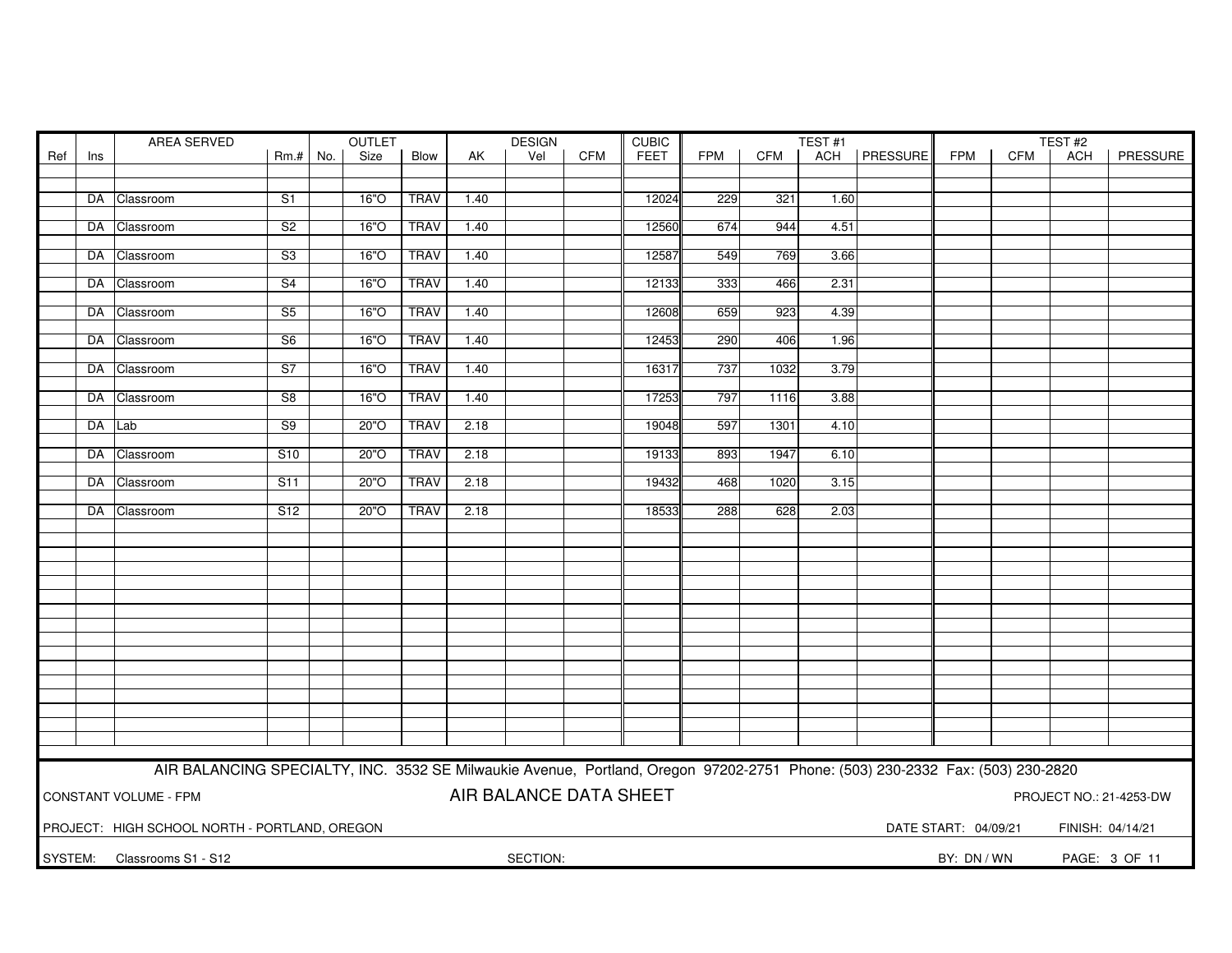|     | AREA SERVED                                                                                      |                                                                                                                               |           |  | <b>OUTLET</b> |           | <b>DESIGN</b> |     | <b>CUBIC</b> |             |            | TEST#1     |       |                           |            | TEST#2 |     |          |
|-----|--------------------------------------------------------------------------------------------------|-------------------------------------------------------------------------------------------------------------------------------|-----------|--|---------------|-----------|---------------|-----|--------------|-------------|------------|------------|-------|---------------------------|------------|--------|-----|----------|
| Ref | Ins                                                                                              |                                                                                                                               | $Rm.+No.$ |  | Size          | Blow      | AK            | Vel | <b>CFM</b>   | <b>FEET</b> | <b>FPM</b> | <b>CFM</b> |       | ACH   PRESSURE            | <b>FPM</b> | CFM    | ACH | PRESSURE |
|     |                                                                                                  |                                                                                                                               |           |  |               |           |               |     |              |             |            |            |       |                           |            |        |     |          |
|     |                                                                                                  |                                                                                                                               |           |  |               |           |               |     |              |             |            |            |       |                           |            |        |     |          |
|     |                                                                                                  | DH Classroom                                                                                                                  | 121       |  |               | <b>SW</b> | 1.00          |     |              | 7110        |            | 1130       | 9.54  |                           |            |        |     |          |
|     |                                                                                                  |                                                                                                                               |           |  |               |           |               |     |              |             |            |            |       |                           |            |        |     |          |
|     |                                                                                                  | DH Classroom                                                                                                                  | 122       |  |               | SW        | 1.00          |     |              | 6634        |            | 605        | 5.47  |                           |            |        |     |          |
|     |                                                                                                  | DH Classroom                                                                                                                  | 123       |  |               | <b>SW</b> | 1.00          |     |              | 7211        |            | 1350       | 11.23 |                           |            |        |     |          |
|     |                                                                                                  |                                                                                                                               |           |  |               |           |               |     |              |             |            |            |       |                           |            |        |     |          |
|     |                                                                                                  | DH Staff Room                                                                                                                 |           |  |               | <b>SW</b> | 1.00          |     |              | 10351       |            | 1085       | 6.29  |                           |            |        |     |          |
|     |                                                                                                  |                                                                                                                               |           |  |               |           |               |     |              |             |            |            |       |                           |            |        |     |          |
|     |                                                                                                  | DH Classroom                                                                                                                  | 124       |  |               | <b>SW</b> | 1.00          |     |              | 6717        |            | 1150       | 10.27 |                           |            |        |     |          |
|     |                                                                                                  |                                                                                                                               |           |  |               |           |               |     |              |             |            |            |       |                           |            |        |     |          |
|     |                                                                                                  | DH Classroom                                                                                                                  | 125/126   |  |               | SW        | 1.00          |     |              | 6401        |            | 1000       | 9.37  |                           |            |        |     |          |
|     |                                                                                                  |                                                                                                                               |           |  |               |           |               |     |              |             |            |            |       |                           |            |        |     |          |
|     |                                                                                                  | DH Classroom                                                                                                                  | 171       |  |               | SW        | 1.00          |     |              | 14763       |            | 60         |       | 0.24 FILTER BEHIND GRILLE |            |        |     |          |
|     |                                                                                                  |                                                                                                                               |           |  |               |           |               |     |              |             |            |            |       |                           |            |        |     |          |
|     |                                                                                                  | DH Classroom                                                                                                                  | 172       |  |               | <b>SW</b> | 1.00          |     |              | 10255       |            | 900        | 5.27  |                           |            |        |     |          |
|     |                                                                                                  | DH Classroom                                                                                                                  | 173       |  |               | <b>SW</b> | 1.00          |     |              | 9782        |            | 810        | 4.97  |                           |            |        |     |          |
|     |                                                                                                  |                                                                                                                               |           |  |               |           |               |     |              |             |            |            |       |                           |            |        |     |          |
|     |                                                                                                  | DH Classroom                                                                                                                  | 174       |  |               | <b>SW</b> | 1.00          |     |              | 12625       |            | 940        | 4.47  |                           |            |        |     |          |
|     |                                                                                                  |                                                                                                                               |           |  |               |           |               |     |              |             |            |            |       |                           |            |        |     |          |
|     |                                                                                                  | DH Classroom                                                                                                                  | 175       |  |               | SW        | 1.00          |     |              | 9741        |            | 905        | 5.57  |                           |            |        |     |          |
|     |                                                                                                  |                                                                                                                               |           |  |               |           |               |     |              |             |            |            |       |                           |            |        |     |          |
|     |                                                                                                  | DH Classroom                                                                                                                  | 176       |  |               | CEIL      | 1.00          |     |              | 5937        |            | 1090       | 11.02 |                           |            |        |     |          |
|     |                                                                                                  |                                                                                                                               |           |  |               |           |               |     |              |             |            |            |       |                           |            |        |     |          |
|     |                                                                                                  | DH Classroom                                                                                                                  | 177       |  |               |           | 1.00          |     |              | 5919        |            | 1190       | 12.06 |                           |            |        |     |          |
|     |                                                                                                  |                                                                                                                               |           |  |               |           |               |     |              |             |            |            |       |                           |            |        |     |          |
|     |                                                                                                  | DH Classroom                                                                                                                  | 178       |  |               |           | 1.00          |     |              | 7378        |            | 1290       | 10.49 |                           |            |        |     |          |
|     |                                                                                                  | DH Classroom                                                                                                                  | 179       |  |               |           | 1.00          |     |              | 5884        |            | 1190       | 12.13 |                           |            |        |     |          |
|     |                                                                                                  |                                                                                                                               |           |  |               |           |               |     |              |             |            |            |       |                           |            |        |     |          |
|     |                                                                                                  | DH Classroom                                                                                                                  | 180       |  |               |           | 1.00          |     |              | 4263        |            | 1140       | 16.05 |                           |            |        |     |          |
|     |                                                                                                  |                                                                                                                               |           |  |               |           |               |     |              |             |            |            |       |                           |            |        |     |          |
|     |                                                                                                  | DH Classroom                                                                                                                  | 181       |  |               |           | 1.00          |     |              | 5975        |            | 1065       | 10.69 |                           |            |        |     |          |
|     |                                                                                                  |                                                                                                                               |           |  |               |           |               |     |              |             |            |            |       |                           |            |        |     |          |
|     |                                                                                                  | DH Classroom                                                                                                                  | 182       |  |               |           | 1.00          |     |              | 5808        |            | 605        | 6.25  |                           |            |        |     |          |
|     |                                                                                                  |                                                                                                                               |           |  |               |           |               |     |              |             |            |            |       |                           |            |        |     |          |
|     |                                                                                                  | DH Classroom                                                                                                                  | 183       |  |               |           | 1.00          |     |              | 5741        |            | 845        | 8.83  |                           |            |        |     |          |
|     |                                                                                                  |                                                                                                                               |           |  |               |           |               |     |              |             |            |            |       |                           |            |        |     |          |
|     |                                                                                                  |                                                                                                                               |           |  |               |           |               |     |              |             |            |            |       |                           |            |        |     |          |
|     |                                                                                                  |                                                                                                                               |           |  |               |           |               |     |              |             |            |            |       |                           |            |        |     |          |
|     |                                                                                                  | AIR BALANCING SPECIALTY, INC. 3532 SE Milwaukie Avenue, Portland, Oregon 97202-2751 Phone: (503) 230-2332 Fax: (503) 230-2820 |           |  |               |           |               |     |              |             |            |            |       |                           |            |        |     |          |
|     |                                                                                                  |                                                                                                                               |           |  |               |           |               |     |              |             |            |            |       |                           |            |        |     |          |
|     | AIR BALANCE DATA SHEET<br><b>CONSTANT VOLUME - FPM</b><br>PROJECT NO.: 21-4253-DW                |                                                                                                                               |           |  |               |           |               |     |              |             |            |            |       |                           |            |        |     |          |
|     |                                                                                                  |                                                                                                                               |           |  |               |           |               |     |              |             |            |            |       |                           |            |        |     |          |
|     | PROJECT: HIGH SCHOOL NORTH - PORTLAND, OREGON<br>DATE START: 04/09/21<br>FINISH: 04/14/21        |                                                                                                                               |           |  |               |           |               |     |              |             |            |            |       |                           |            |        |     |          |
|     | SYSTEM:<br>SECTION:<br>BY: DN / WN<br>PAGE: 4 OF 11<br>Classrooms 121-126 & Classrooms 171 - 183 |                                                                                                                               |           |  |               |           |               |     |              |             |            |            |       |                           |            |        |     |          |
|     |                                                                                                  |                                                                                                                               |           |  |               |           |               |     |              |             |            |            |       |                           |            |        |     |          |
|     |                                                                                                  |                                                                                                                               |           |  |               |           |               |     |              |             |            |            |       |                           |            |        |     |          |